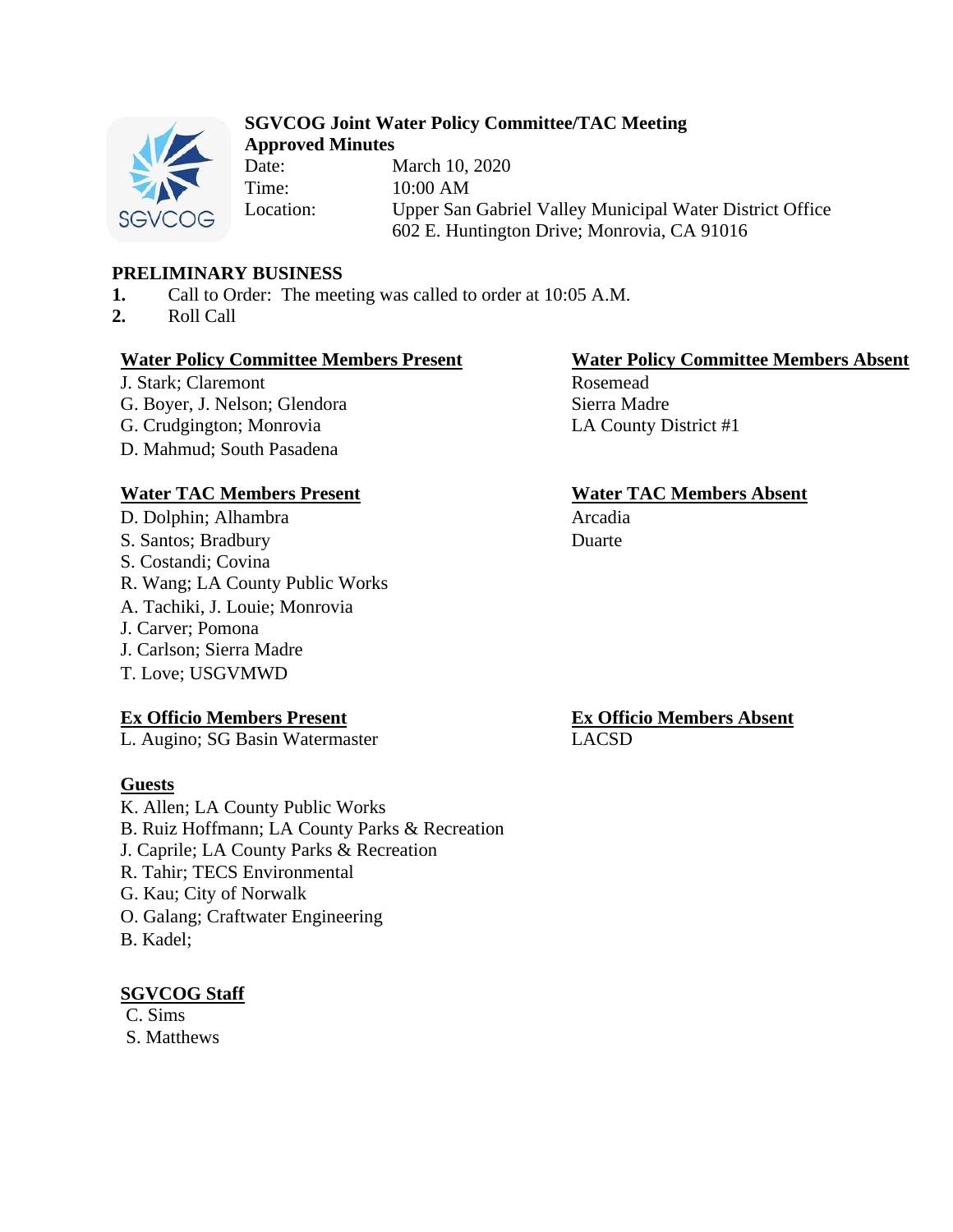# **3.** Public Comment

R. Tahir presented a PowerPoint entitled, "No Need for Bacteria Study." He stated that the proposed bacteria study that had been submitted to the Safe Clean Water Program for funding consideration is not needed because bacteria is not an MS4 compliance issue and because spreading grounds infiltrate and treat bacteria. He stated that cities can do outfall monitoring instead and do not need to address bacteria until 2023.

G. Kau announced that the City of Norwalk is not interested in supporting a bacteria study, that it was not aware of the study, and is concerned that the consultant appeared to be selected without a competitive process. He stated that the consultant does not have the appropriate experience.

**4.** Changes to Agenda Order. No changes to agenda order.

# **CONSENT CALENDAR**

**5.** Water Committee/TAC February Meeting Minutes **There was a motion to approve the consent calendar. (M/S: J. Nelson/G. Crudgington)**

#### **[MOTION PASSED]**

| <b>AYES:</b>    | Claremont; Glendora; Monrovia; South Pasadena; Alhambra; Bradbury; Covina; |
|-----------------|----------------------------------------------------------------------------|
|                 | Monrovia; Pomona; Sierra Madre; LA County Public Works; USGVMWD            |
| <b>NOES:</b>    |                                                                            |
| <b>ABSTAIN:</b> |                                                                            |
| <b>ABSENT:</b>  | LA County District 1; Arcadia; Duarte; Rosemead                            |

### **ACTION ITEMS**

**6.** Election of Vice Chair

# **There was a motion to approve the election of Gloria Crudgington as Vice Chair of the Water Policy Committee.**

**(M/S: J. Nelson/J. Stark)**

### **[MOTION PASSED]**

| AYES:           | Claremont; Glendora; Monrovia; South Pasadena |
|-----------------|-----------------------------------------------|
| <b>NOES:</b>    |                                               |
| <b>ABSTAIN:</b> |                                               |
| <b>ABSENT:</b>  | Rosemead; Sierra Madre; LA County District 1  |

**7.** Safe Clean Water Program Transfer Agreement Templates – Kirk Allen, Los Angeles County Public Works

K. Allen from Los Angeles County Public Works presented on the Safe Clean Water program, the Transfer Agreement templates, and the status of executing with cities. He provided background information on Measure W and on tax relief and exemption options for low-income individualowned and senior-owned property. He provided an overview of the Municipal Program, which allocates 40% of the annual revenues to cities as local return - about \$114 million annually – proportional to the revenues generated within municipal boundaries. He also provided updates on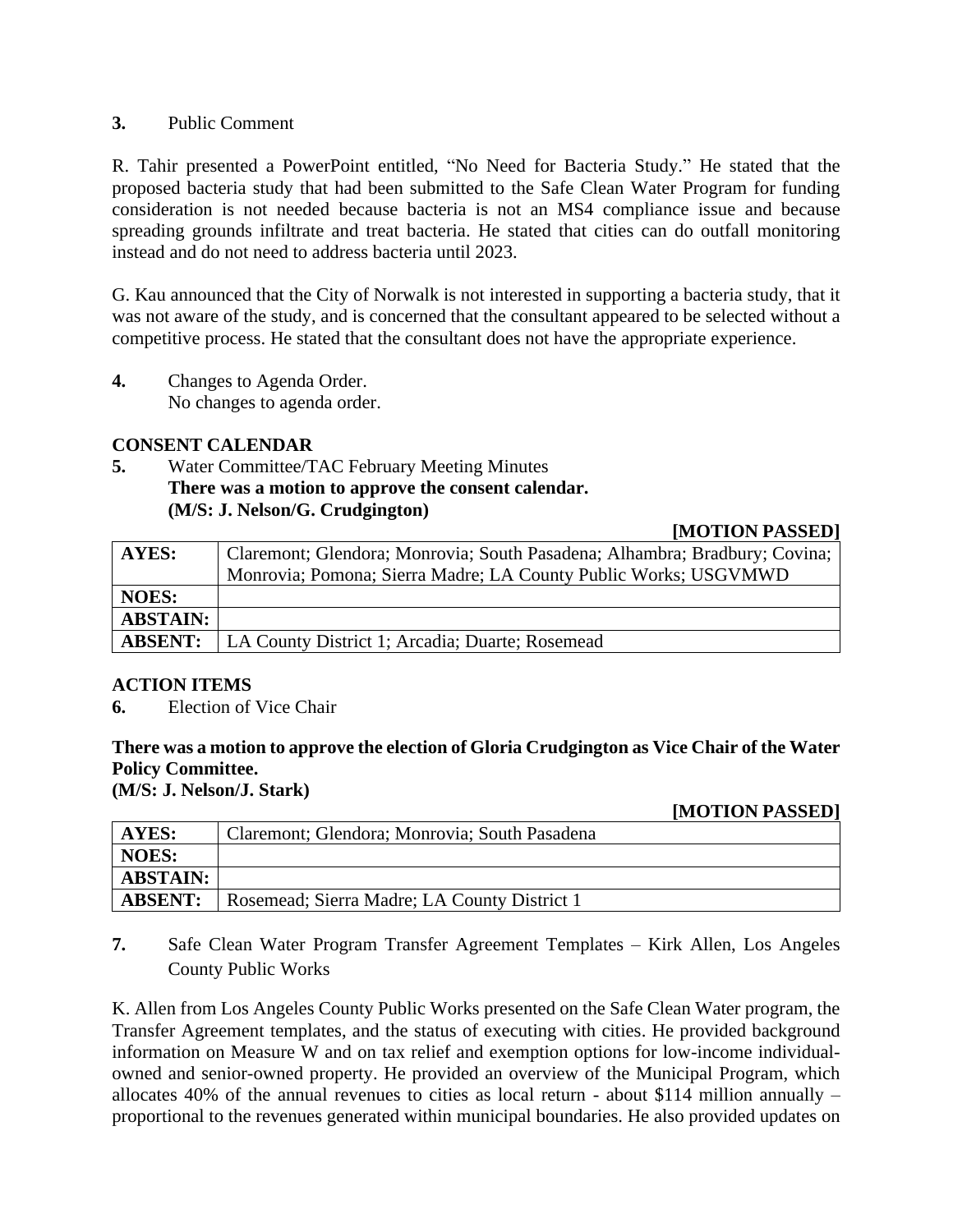the first tax year and announced that the District will have the full \$275-\$280 million first-year revenue by May 20, 2020.

K. Allen announced that the County released the Municipal Transfer Agreement and Regional Transfer Agreement Templates for public review on March 9, 2020. The County Board of Supervisors will approve the final agreements in June. The District plans to execute the agreements with municipalities in June and July and will transfer funds within 30 days of a completed agreement.

There was a discussion about the local return program and concern about ensuring municipalities receive the funds. There were discussions on the program reporting schedule, the Scoring Committee makeup and vacancy, the scoring criteria for water supply, and the bias created against the San Gabriel Valley.

# **DISCUSSION ITEMS**

**8.** Safe Clean Water Program Management

A. Tachiki provided updates from the Rio Hondo WASC. The WASC Chairs next meeting will take place May 21, 2020. There was a discussion on how the program is structured to benefit LA County and the City of LA and how bias against the San Gabriel Valley resulted in a low scoring of Monrovia's Arcadia Wash Diversion project. This project can now withdraw or go through the County's Technical Resources Program ("TRP") and work with Flood Control District staff. A. Tachiki explained how TRP funding can be used by Cities to conduct feasibility studies, something the City of LA will be doing.

D. Mahmud expressed concerned with the Scoring Committee and the heavy presence of environmental interests rather than municipal interests and described the need for a Scoring Committee member who represents small city interests. J. Nelson noted that the Regional Oversight Committee is also heavily balanced toward environmental interests. There was a discussion on how the Watershed Coordinators must be independent. K. Allen announced that the Watershed Coordinator solicitation will be released by April and the recruitment process will require applicants to interview in front of the WASCs, which will provide feedback to the District.

**9.** State Water Resources Control Board Draft Order

C. Sims announced that the State Water Resources Control Board was providing an additional month to provide further comments on the Draft Order. D. Mahmud asked for further comments and there were none.

## **There was a motion to approve the comments. (M/S: G. Crudgington/D. Diamond)**

#### **[MOTION PASSED]**

| <b>AYES:</b>   | Alhambra; Claremont; Duarte; Glendora; Monrovia; Rosemead; Sierra Madre; |
|----------------|--------------------------------------------------------------------------|
|                | South Pasadena; Monrovia; USGVMWD                                        |
| <b>NOES:</b>   |                                                                          |
|                | <b>ABSTAIN:</b>   LA County Public Works                                 |
| <b>ABSENT:</b> | LA County District 1; Arcadia; Bradbury; Covina; Pomona                  |